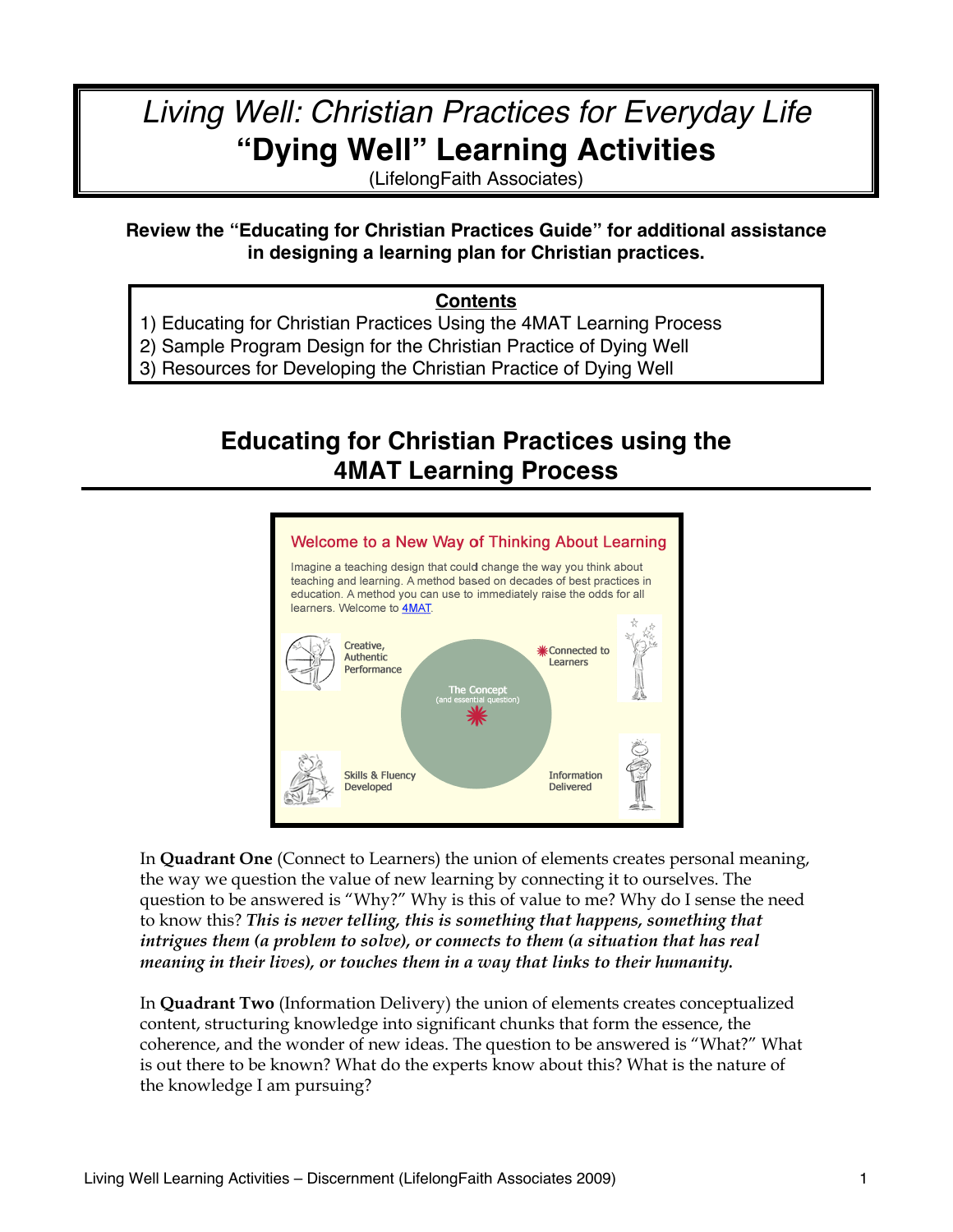In **Quadrant Three** (Skill and Fluency Development) the union of elements creates usefulness (and the more immediate the better), the transferability into one's life, problem solving with the learning. The question to be answered is "How?" How does this work? Will this streamline my tasks? How will this be of use in my life? *This is where learners take the learning and do something with it, something that has meaning for them. This is where relevance is demonstrated.* 

In **Quadrant Four** (Creative and Authentic Performance), the union of elements creates creative integration, the way we adapt the learning into something new and unique. The question to be answered is "What If?" If I use this in my own way, what will happen? What can I create and how will that creation expand, enhance, and maybe even transform the world I know? *The world "per-form" means to form through and that is the essence of this step. It represents the merging of the learning and the learner.*

McCarthy emphasizes that knowledge must be used. It must operate in one's life. And because all human beings are unique, we use and then integrate learning in our own inimitable, incomparable ways. What we learn is transformed into a particular use, a distinct way of doing, a matchless refinement of a method, a unique understanding. It is transformed. It becomes for us. It is in the transformation that real understanding happens.

#### **4 MAT References**

- Website: www.aboutlearning.com
- *Teaching Around the 4MAT Cycle—Designing Instructive for Diverse Learners with Diverse Learning Styles.* Bernice McCarthy and Dennis McCarthy. Thousand Oaks, CA: Corwin Press, 2006.
- *About Teaching: 4MAT in the Classroom*. Bernice McCarthy. Wauconda, IL: About Learning, 2000.
- *About Teaching Companion: The 4MAT Implementation Workbook*. Bernice McCarthy and Dennis McCarthy. Wauconda, IL: About Learning, 2003.

## **Examples of Methods for Each Stage of the Process**

#### **Quadrant 1. Connecting to the Learner**

- **Why** do learners need to know this?
- Actual case studies
- Stories (audio, video, illustrated)
- Personal storytelling
- Direct experience / field trip
- Simulated experience or game
- TV-style game show
- Interactive dialogue
- Personal reflection/journal
- Feature film segment
- Media presentation (PowerPoint): images and music
- Dramatic presentations
- Personal reflection tool/worksheet
- Quiz
- Self-assessment or inventory
- Prayer or ritual experience
- Witness presentations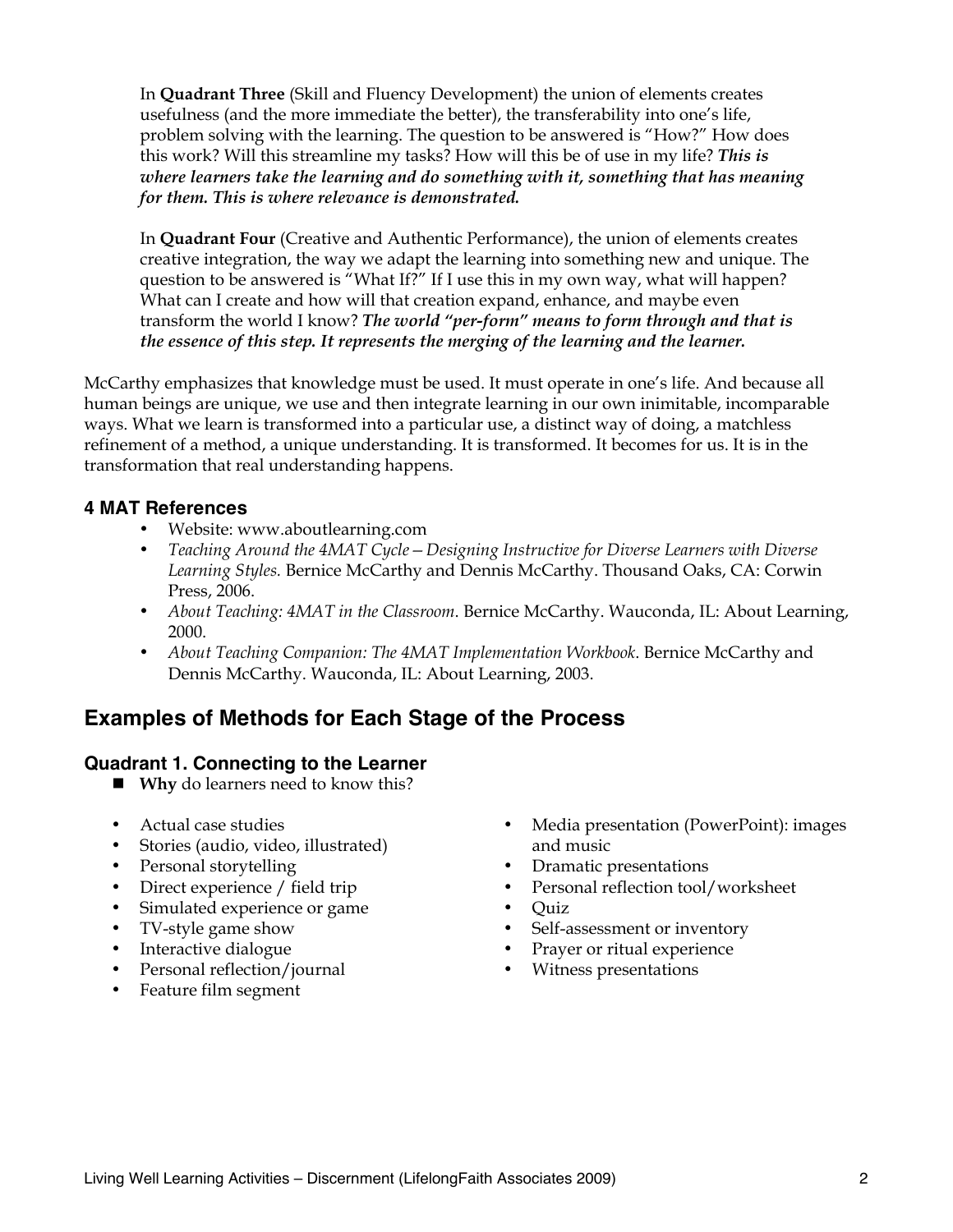#### **Quadrant 2. Delivering Information**

- **What** is it that we are teaching the learners?
- Video presentation
- Audio presentation
- PowerPoint presentation with content and images/music
- Guided reading and research
- Interviewing experts
- Demonstration
- Prayer or ritual experience
- **Lecture**
- Panel presentation

#### **Quadrant 3. Developing Skills and Fluency**

- **How** will the learners use it in their lives?
- Case study demonstrating how to use the information
- In-session practice activities and exercises (specific to the content of the session)
- **Mentoring**
- Role play / skill practice
- Field work
- Simulations
- In-field observations
- Demonstrations

#### **Quadrant 4. Creative and Authentic Performance**

- What will the learners become and do as a result of the learning experience?
- Conduct a demonstration
- Write a report, article, or story describing performance to share with others
- Create action plans
- Create a photo or video documentary of practice
- Field trip / mission trip
- Participate in a church ministry (within the church or in the wider community)
- Keep a journal or log of performance efforts
- Get involved in an action learning project (e.g., service project, teaching others, leading an activity).

# **4MAT and the Living Well Process**

Each chapter in *Living Well* is developed around five movements:

1. **Yearning** taps into our hunger for living well by addressing a basic area of human need through the real-life stories of people who seek meaning and purpose for their lives through a particular practice.

- Study groups: read and analyze/reflect on selecting readings, and present findings in a small group or to the large group
- Project-centered learning: develop a project that involves study, creative activity, and presentation of the project
- Debate
- Inquiry-oriented discussion
- Learning tournament
- Panel presentations
- Compare and contrast activities
- Creative writing activity, e.g., learners rewrite Scripture stores or hymns n contemporary language and situations
- Presentations by learners of a project
- Creative activity: learners create an art project, song/music video, video or PowerPoint presentation, dramatic presentation, advertisement/commercial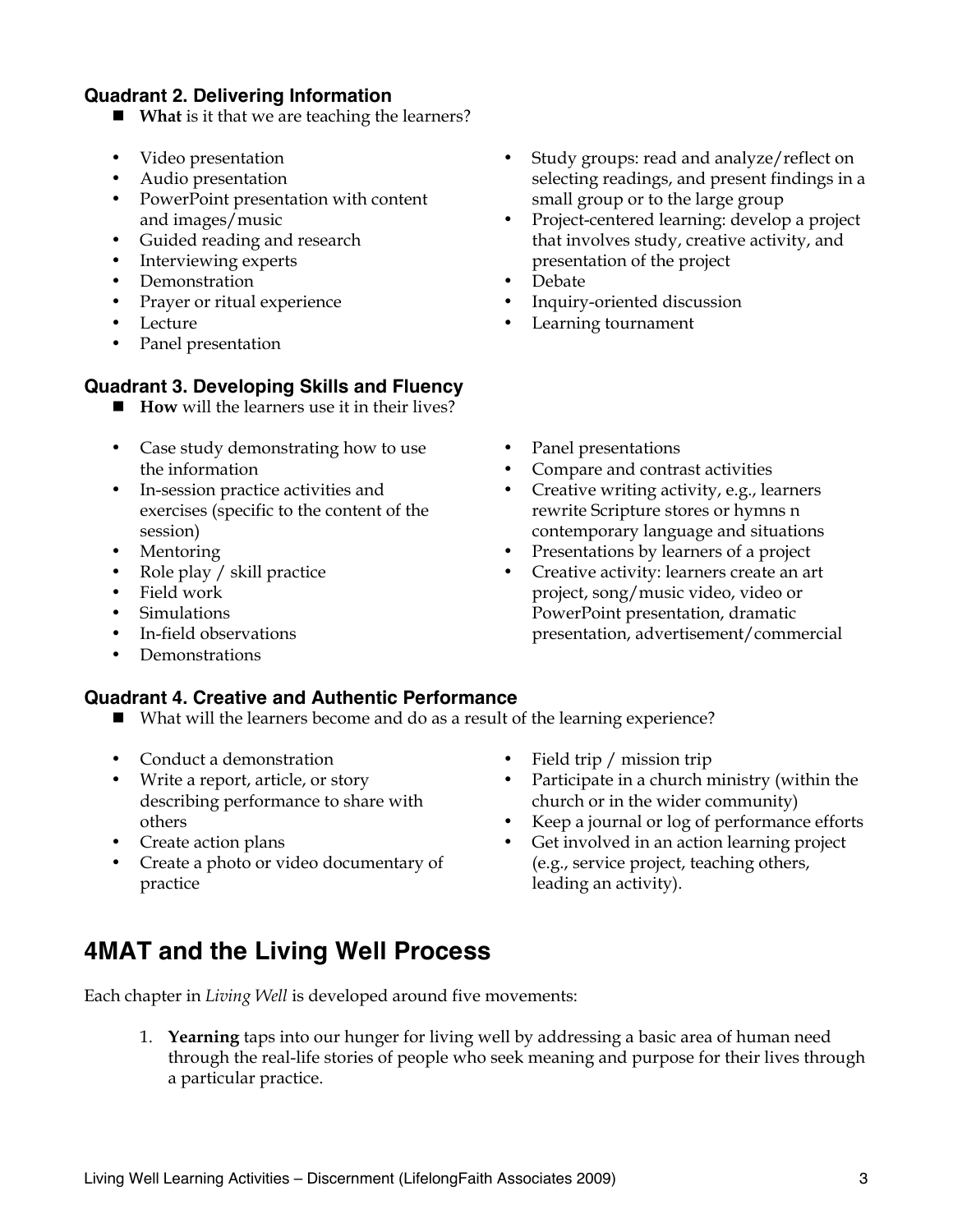- 2. **Reflecting** gives you, whether individually or with your household, an opportunity to become aware of how you experience the basic human need and hunger for the Christian practice in your own life, and how you may already be living this practice.
- 3. **Exploring** presents the biblical teaching on the practice, how the practice addresses our basic need and hungers, and why the practice is important for living a Christian life.
- 4. **Living** provides you with a variety of tools—activities, ideas, and strategies—that you can use to integrate each Christian practice into your daily life.
- 5. **Praying** concludes the chapter by offering God thanks and praise, and asking for God's help.

Here is an application of the 4MAT learning cycle to teaching Christian practices to a large group (families, multiple generations, or adults) using the 5-part process of each *Living Well: Christian Practices for Everyday Life* chapter.

## **Quadrant 1**

#### **Part 1.** *Yearning***: The Hunger for the Practice**

Illustrating the hunger for the Christian practice in story, music, film, and/or current events.

#### **Part 2.** *Reflecting***: Reflection on the Hunger**

- Guiding the individual or family in identifying how they see the hunger in their own lives and world.
- Helping people become aware of how they already engage in this practice, and the things that distort or hinder the practice.

## **Quadrant 2**

#### **Part 3.** *Exploring***: The Christian Practice**

- Grounding the Christian practice in the Bible by describing how the biblical story(s) deepens our understanding of the Christian practice.
- **Describing what people today, and throughout history, actually do when they are engaged** well in a particular practice—people or communities that live the practice with exceptional grace and skill.
- Connecting the Christian practice to human needs and hungers. Identifying how and why it is important to living a meaningful life. Describing the benefits of living the Christian practice—for the person, family, and for the community and world.

## **Quadrant 3**

#### **Part 4.** *Living***: Application of the Christian Practice to Daily Life**

- Giving people tools—activities, ideas, resources—for living the Christian practice in their daily lives—at home, at work, at school, and in the world.
- $\blacksquare$  Showing people how to make the Christian practice part of everyday life.
- Guiding people in performing the Christian practice and then reflecting on it.

## **Quadrant 4**

#### **Part 4.** *Living***: Application of the Christian Practice to Daily Life**

#### **Part 5.** *Praying***: Prayer for the Practice**

- Entering more deeply into the practice through prayer and reflection.
- Offering God thanks and praise, and asking for God's help in living the practice.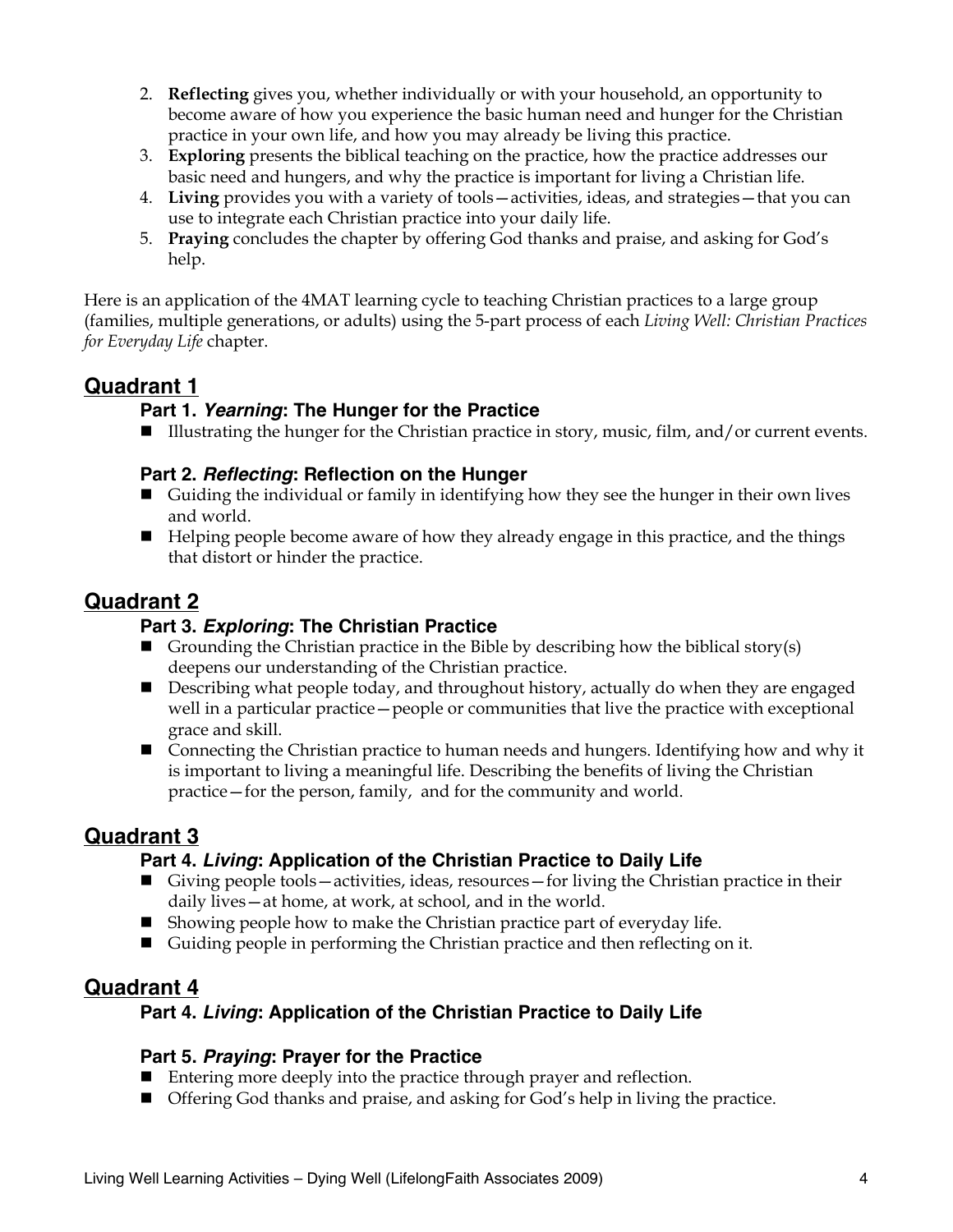# **Sample Program Design for the Christian Practice of Dying Well**

To illustrate how these five elements are incorporated in a learning resource, here is an outline of a large group program using the "Dying Well" chapter from *Living Well: Christian Practices for Everyday Life*.

# **Preparation**

## **Materials**

- The following handouts are included with this session:
	- 1. *Remembering* (copy this handout on heavier stock paper if possible)
	- 2. *Your Bucket List: Developing a Life List*
	- 3. *The Raising of Lazarus* (Children)
	- 4. *The Five Secrets You Must Discover Before You Die*

# **Suggested Setting**

• Organize the participants into table groups. Have a Bible on each table.

# **Preparation of Learning Activities**

- Ask each individual and families to bring photos of their deceased loved ones for a Wall of Remembrance. They can also bring flowers and candles (in glass) to remember their loved ones.
- Paper, poster paper, crayons or washable markers, pens/pencils, glue sticks
- Prepare for the dramatization of the "Raising of Lazarus" in John 11:1-44 (verses 17, 20-27, 32-36, 38-39, and 43-44 or use the whole story).
	- 1. Select a narrator to read the non-speaker parts of the Gospel story.
	- 2. Select people to role play Jesus, Mary, Martha, and Lazarus (bound in grave cloths).
	- 3. Copy the Scripture passage and highlight the lines each actor is going to recite.
	- 4. Create or find contemporary props that illustrate each temptation (e.g., lots of food, the world's possessions/money, etc.). Have a crew ready to bring out temptations at the appropriate time.
	- 5. Rehearse the actions as a group.
	- 6. Assign people to play the Apostles and the Crowd before your presentation.

# **Video Options**

• Use excerpts from the video of Randy Pausch's *Last Lecture* during the session (on YouTube or at www.thelastlecture.com). On September 18, 2007, computer science professor Randy Pausch stepped in front of an audience of 400 people at Carnegie Mellon University to deliver a last lecture called "Really Achieving Your Childhood Dreams." With slides of his CT scans beaming out to the audience, Randy told his audience about the cancer that was devouring his pancreas and that would claim his life in a matter of months. On the stage that day, Randy was youthful, energetic, handsome, often cheerfully, darkly funny. He seemed invincible. But this was a brief moment, as he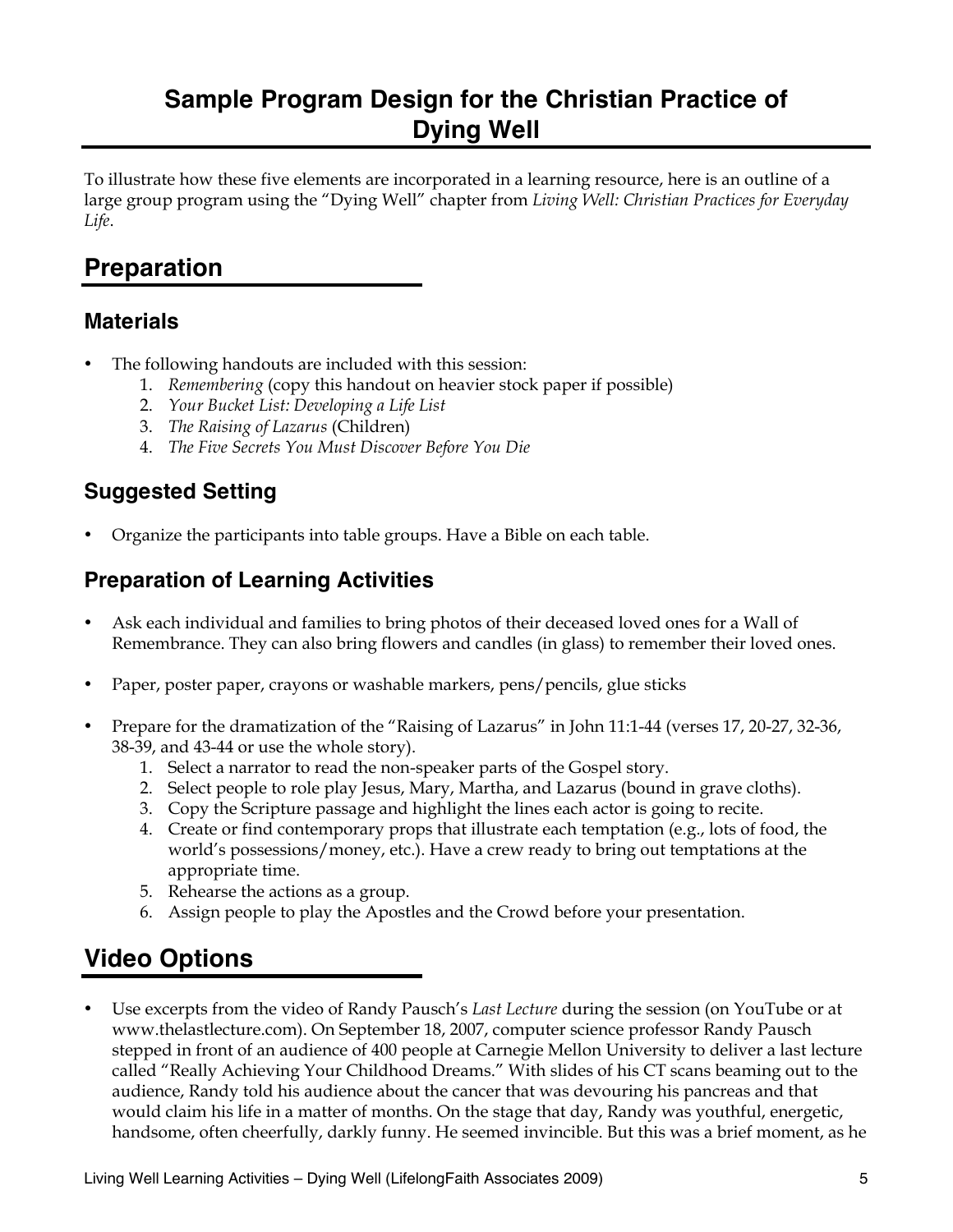himself acknowledged. Randy's lecture has become a phenomenon, as has the book he wrote based on the same principles, celebrating the dreams we all strive to make realities. Randy lost his battle to pancreatic cancer on July 25th, 2008, but his legacy will continue to inspire us all, for generations to come.

- Use excerpts from *The Five Secrets You Must Discover Before You Die DVD* by Dr. John Izzo during the session. This presentation explores the things we all must discover before we die. Dr. John Izzo conducted 200 interviews with people aged 60-105 who were identified by others as having found wisdom. This series features Dr. John Izzo before a live audience exploring the five themes that emerged from those 200 interviews. Through compelling stories, humor and practical ideas for change, he explores the paths to contentment and purpose.
	- 1. "Reflect More: Living a Life of Intention"
	- 2. "Risk More: Living a Life of Courage & Adventure"
	- 3. "Love More: Living a Life of Kindness"
	- 4. "Enjoy More: Living a Life of Joy"
	- 5. "Return More: Living a Life of Significance"

(Production Company: One Life Productions Corp. and The Biography Channel) Available from: Amazon.com and The Izzo Group (http://www.theizzogroup.com)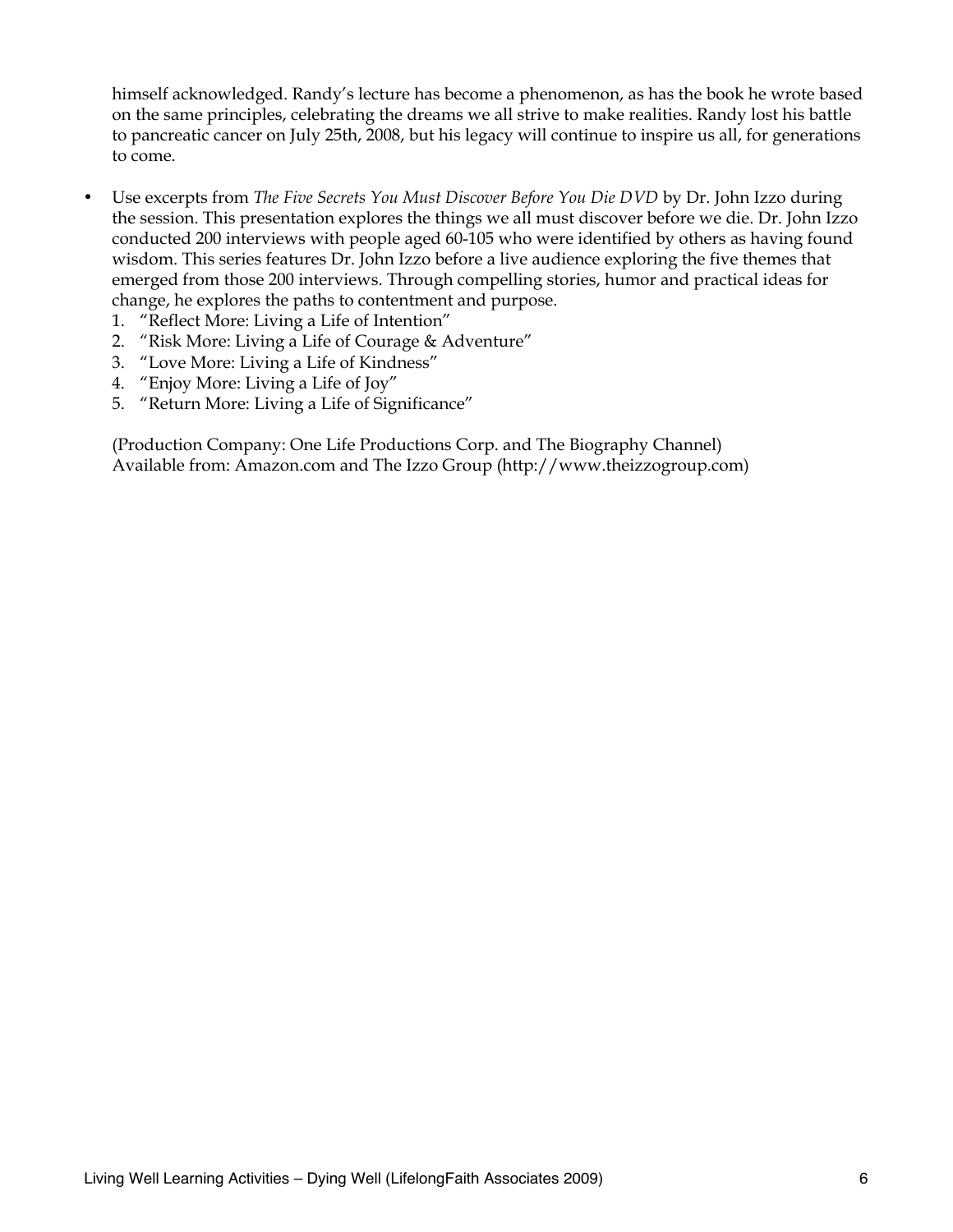# **Session Plan**

# **Quadrant 1. Connecting to the Learner: Experiences of Death and Dying**

#### **1. Yearning—Stories of Dying Well**

Introduce the session with these words (from page 4.2 in *Living Well*):

*Death is an inevitable part of life. There is not getting around it. This is a frightening prospect, for the specter of death destroys any illusion that we are in full control of our lives or that we are our own makers and keepers. Most of us will experience the death of someone we love dearly, and all of us must face our own death. How is it, then, that some people are able to die with the assurance that death is not the final word? How is it that some are able to face the death of a loved one trusting that love is stronger than death?* (Amy Plantiga Pauw, *Practicing Our Faith*)

Share with the group the two opening stories, "Teaching Farewell" and "The Miracle of My Mother's Easter Pies," on pages 4.2—4.3 in *Living Well*. Use a different reader for each story.

#### **2. Reflecting—Remembering Loved Ones Who Have Died**

To help the participants reflect on their experience of death and dying, give them a copy of the handout, *Remembering*, and ask them to complete the questions. Families can choose to work together on this activity. Give people one copy of the handout for each person they are going to remember.

Introduce the activity by saying:

*If we think about those who died well, we usually find that they are also the ones who lived well. How we live our lives in the present moment says much about our attitudes towards death. Dying well is all about living well, as if each stage of our life were the last.* 

Give the participants time to complete the questions on the handout for each person they select. Ask people to attach the photo(s) to each handout using the glue sticks.

- What were the qualities of this person's life that showed a life well-lived?
- In what ways do you remember this person's life and death?

When people finish the final activity, ask them to post the photos of their deceased loved ones on the Wall of Remembrance. They can also place flowers and light candles to remember their loved ones.

At table groups ask the participants to share their responses to the following question: *What can we*  learn from our deceased loved ones about dying well and living well? Remind the table groups to give everyone a chance to share their insights before any discussion.

#### **3. Creating Your Own Bucket List**

Introduce the "Bucket List" concept using the information on page 4.5 of *Living Well*. Then distribute the handout, *Your Bucket List: Developing a Life List*, and explain the activity:

*Making a "Life List" and making sure it stays current is a pretty good tool for keeping life and career on course. Create your "Life List," of the things you want to do and become while you are alive. Making a*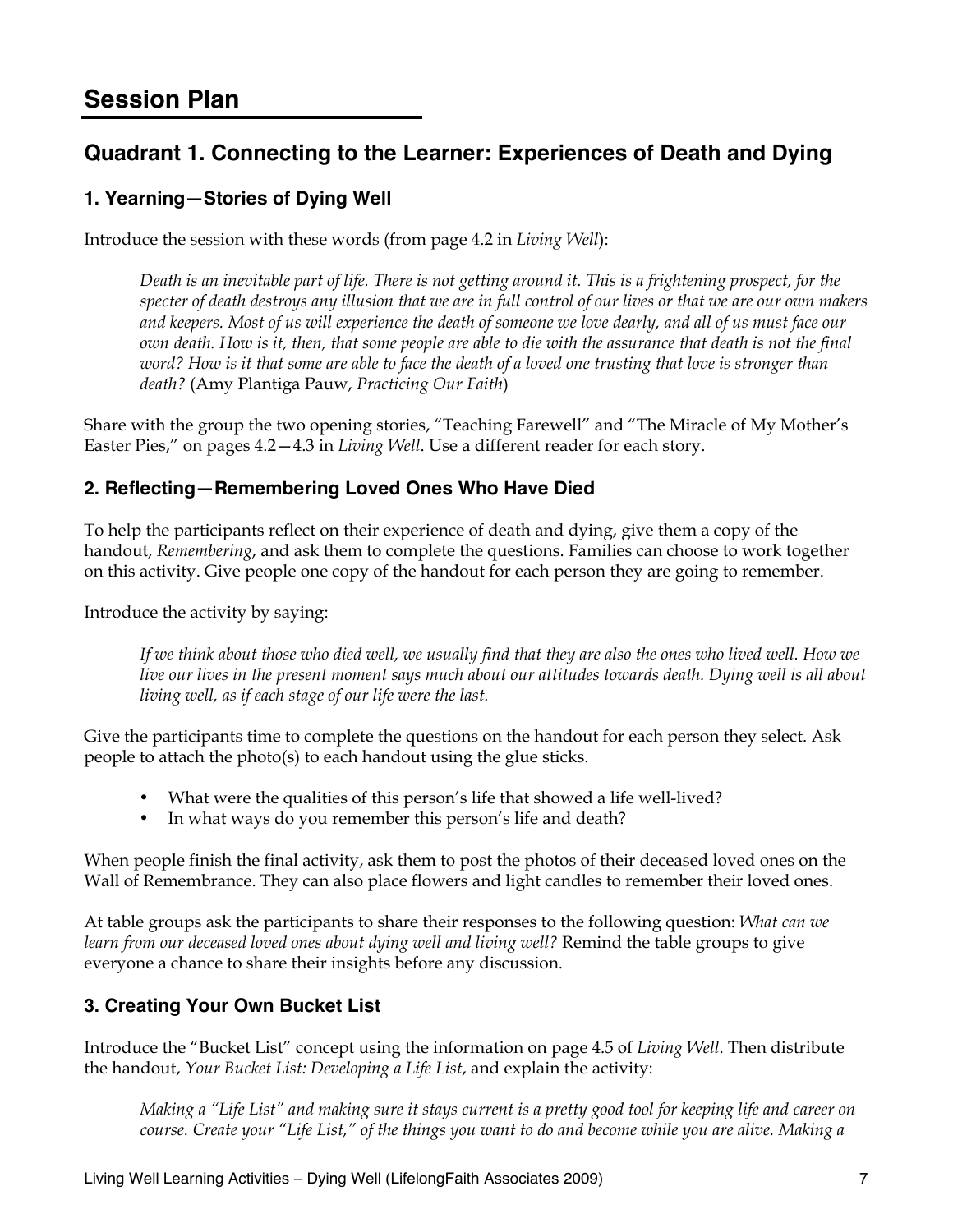*list for your career is also a good idea: What do you want to do and to become during your career? Once you have the list, build in a time to check in with yourself every 2-3 months: Does the list still make sense? What must be added? What has been accomplished? What will be your focus for the months ahead?* 

#### **Children's Activity:**

- For young children: Have them draw a picture of who they would like to be when they grow up. Give them paper and crayons or washable markers.
- For older children: Ask them to write two or three things they would like to accomplish in their lives—as a child, teenager, or adult, and/or have them identify several people they admire and would like to be like as they grow up. Give them paper and pens/pencils. You can also give them magazines so they can create a "poster" of images and people that reflect who they want to become in life.

At table groups ask everyone to share items from their "bucket list."

# **Quadrant 2. Delivering Information: The Christian Practice of Dying Well**

The Exploring section of the "Dying Well" chapter on pages 4.7—4.10 in *Living Well* presents several key themes from the Scriptures about death and dying.

- 1) Dying Isn't All There Is: Love is Stronger than Death
- 2) Grieving and Consoling
- 3) Giving Thanks and Remembering
- 4) Being Supported in the Christian Community
- 5) Dying to Self

#### **1. Dying Isn't All There Is: Love is Stronger than Death – The Story of Lazarus**

Use the "Raising of Lazarus" in John 11:1-44 to create a drama to illustrate how God's love is stronger than death. You can focus the dramatization on verses 17, 20-27, 32-36, 38-39, and 43-44 (see *Living Well* page 4.7) or use the whole story.

Prepare the dramatization in advance. Here are several suggestions:

- 1. Select a narrator to read the non-speaker parts of the Gospel story.
- 2. Select people to role play Jesus, Mary, Martha, and Lazarus (bound in grave cloths).
- 3. Copy the Scripture passage and highlight the lines each actor is going to recite.
- 4. Create or find contemporary props that illustrate each temptation (e.g., lots of food, the world's possessions/money, etc.). Have a crew ready to bring out temptations at the appropriate time.
- 5. Rehearse the actions as a group.
- 6. Assign people to play the Apostles and the Crowd before your presentation.
- 7. Present the drama.

After the dramatic presentation, have people discuss the following questions at table groups. Give each person/household an opportunity to think about the questions and then invite people to share their responses. Display the questions on a PowerPoint presentation or on newsprint for all to see. Younger children can draw a picture of their experience using the handout, *The Raising of Lazarus*.

• What were you feeling as you experienced the drama?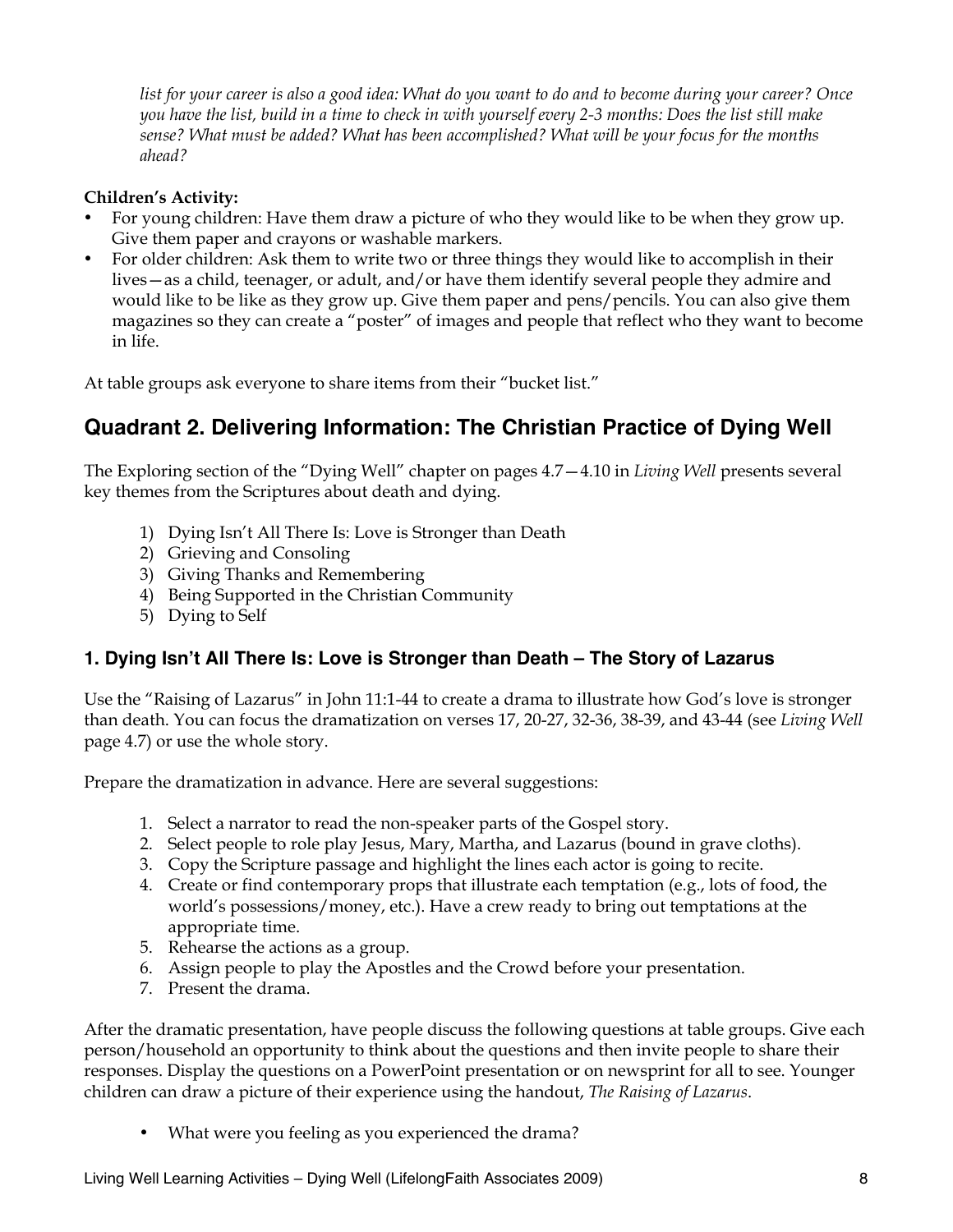- What was most meaningful for you?
- How would you have felt if you were Lazarus? If you were Mary and Martha? If you were one of the Apostles?
- What do you think Jesus is teaching us in this story?

After the drama (or presentation) share with the group the commentary on page 4.7 in *Living Well*.

*You can almost feel the pain and grief and loss in the words of Martha and Mary. Their brother has died! Jesus' response is filled with tenderness and emotion. He weeps and mourns with Martha and Mary. In his response we can see the profound way God is with us in our grief and pain. In this tender scene we experience the compassion of God embracing us in the midst of our suffering. Jesus is so moved by the experience that he goes to the tomb of Lazarus and brings him back to life. Jesus' love—for Lazarus and for Martha and Mary—is stronger than death.*

*But there is more. Jesus promises Martha (and us) that those who live and believe in him will never die. Resurrection is not returning to live more of this life; it is a gift of eternal life from our loving God who raised Jesus from the dead. The amazing fact of our living out the dying and rising of Jesus, the paschal mystery, is that we already share in this eternal life. The already of eternal life is God's grace at work in our lives. Its fullness will be known only after we die, but by living faithfully we have already begun this journey. This is why dying isn't all there is.*

#### **2. Biblical Teaching on Death and Dying Well**

Present the four themes of biblical teaching using the material on pages 4.8-4.10 in *Living Well*:

- 1. Grieving and Consoling
- 2. Giving Thanks and Remembering
- 3. Being Supported in the Christian Community
- 4. Dying to Self

Develop a presentation (using PowerPoint) that explains each theme using the Scripture reading, the key points in the commentary, and your examples. Include photos in your PowerPoint presentation to illustrate each of the four themes. (You can find photos by searching each theme in Google Images.) Select people who will read one of the Scripture passages as part of your presentation.

Conclude your presentation with table group discussions using the following questions. Give each person/household an opportunity to think about the questions and then invite people to share their responses. Display the question on a PowerPoint presentation or on newsprint for all to see.

• What did you learn about the Christian teaching on death and dying well from the dramatization and the presentation?

# **Quadrant 3. Developing Skills and Fluency: Ways to Live the Christian Practice of Dying Well**

#### **1. "Learn How to Die, and You Learn How to Live."**

Introduce this section of the session by reading the excerpt from *Tuesdays with Morrie* on page 4.11 in *Living Well*. (You might consider show a video clip from the movie version of *Tuesdays with Morrie* that presents this quote.)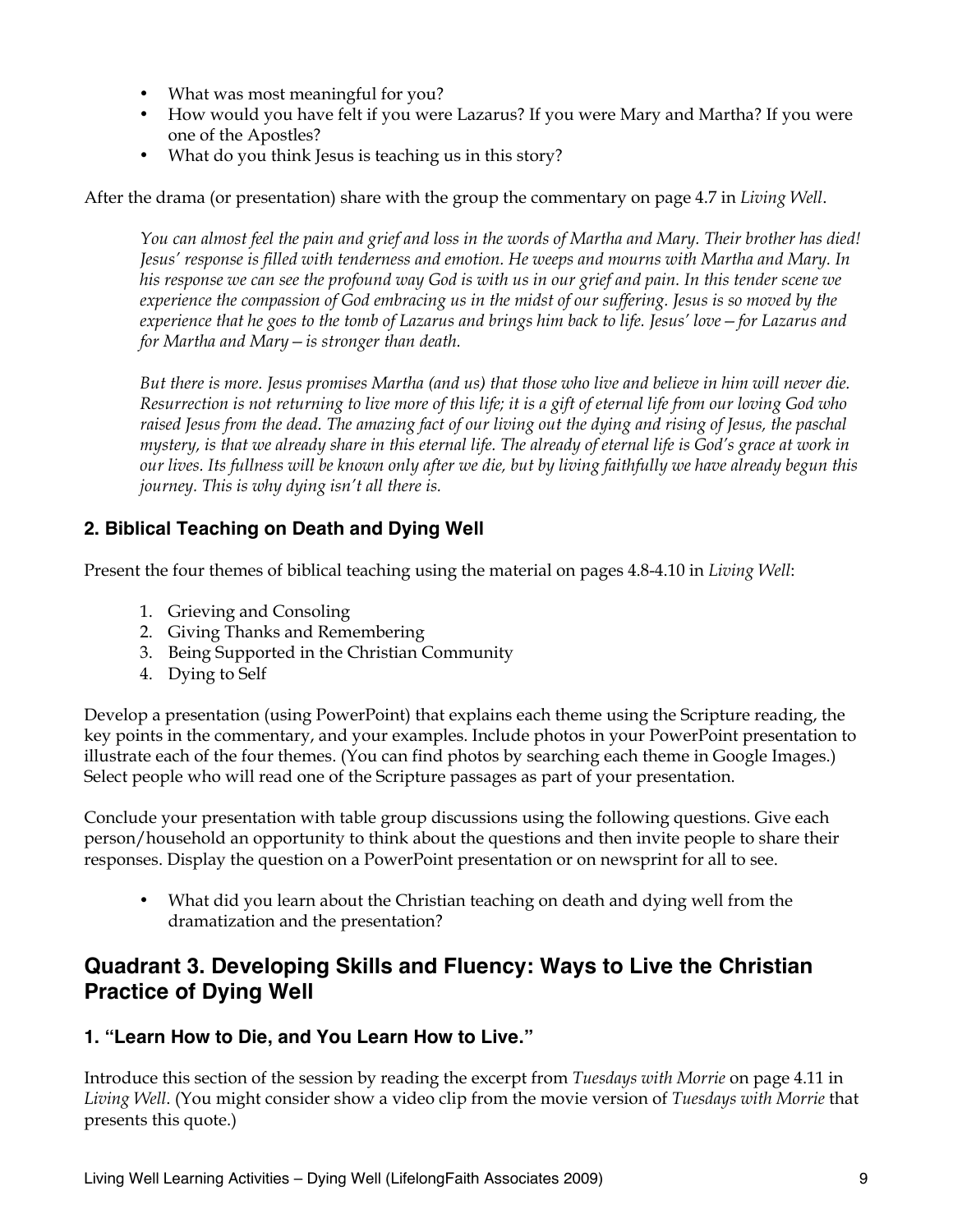#### **2. The Five Secrets You Must Discover Before You Die**

Create a PowerPoint presentation that explains each of the five secrets using the examples and the key points in the commentary on pages 4.11-4.13 in *Living Well*, as well as your own examples. Select people who can read the stories from the *Living Well* book.

Begin by presenting this introduction from page 4.11 of *Living Well*:

*Dr John Izzo interviewed 235 people from the age of 59-106 (who had over 18,000 years of life experience) asking them to reflect back on their lives: What brought happiness? What gave meaning? What did they regret? What did they wish they had learned sooner? What did not matter in the end? The "wise elders" were an incredibly diverse group ranging from a town barber to CEO's, from poets to native chiefs, Holocaust survivors to war veterans, and represented all the major religions and cultures of our society. The following reflections on his interviews are summarized from his book,* The Five Secrets You Must Discover Before You Die.

Then present each of the five secrets:

- 1. Be true to yourself and live with intention (reflect more).
- 2. Leave no regrets (risk more).
- 3. Become more (love more).
- 4. Live in the moment (enjoy more).
- 5. Give more than you take (return more).

Conclude your presentation by sharing the story of the "Ten-Hour Funerals."

Ask all of the participants from teenagers through adults to use the handout, *The Five Secrets You Must Discover Before You Die*, and review the reflection questions for each of the five secrets, select one or more of the five secrets they would like to improve in their life, and then develop specific ways they can live the secret in daily life.

Engage the children in creating a "Five Secrets Poster" that takes each secret and illustrates it with artwork and magazine photos and images. Have the children write the two-word summary of each secret—Reflect More, Risk More, Love More, Enjoy More, and Return More—next to the their photos or artwork.

Older children can create an advertisement to present each secret, using a variety of advertising methods, e.g., an ad in a magazine, a poster advertisement, a billboard, a web page. They should write the content for an advertisement ; identify or create artwork, symbol, images, photos to accompany the content; develop the final product; and then present it to the group.

Conclude with table group sharing: Invite the teens through adults to share their ideas of how they will live the secrets and have the children share their posters or ads.

Summarize the learning from this activity by have each table group share their responses to the following question:

- What insights about dying well did you gain from exploring "The Five Secrets You Must Discover Before You Die?"
- What was the most important secret for you?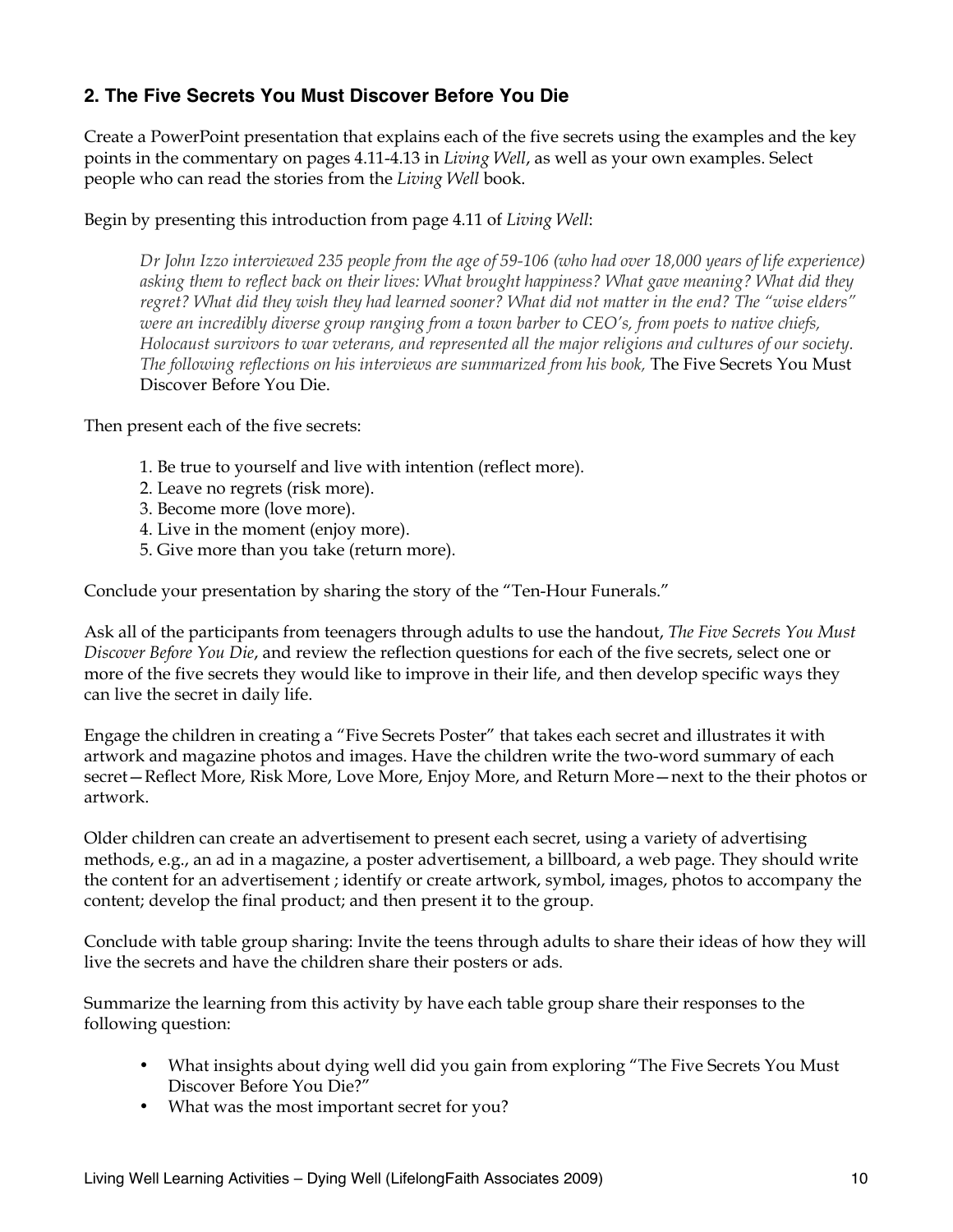#### **Additional Learning Activity: "The Last Lecture" by Randy Pausch**

The life of Randy Pausch and his "Last Lecture" capture the essence of dying well. On September 18, 2007, computer science professor Randy Pausch stepped in front of an audience of 400 people at Carnegie Mellon University to deliver a last lecture called "Really Achieving Your Childhood Dreams." With slides of his CT scans beaming out to the audience, Randy told his audience about the cancer that was devouring his pancreas and that would claim his life in a matter of months. On the stage that day, Randy was youthful, energetic, handsome, often cheerfully, darkly funny. He seemed invincible. But this was a brief moment, as he himself acknowledged. Randy's lecture has become a phenomenon, as has the book he wrote based on the same principles, celebrating the dreams we all strive to make realities. Randy lost his battle to pancreatic cancer on July 25th, 2008, but his legacy will continue to inspire us all, for generations to come.

Go to www.thelastlecture.com to watch the video of Randy Pausch's last lecture and view testimonies to his wisdom.

Consider using excerpts from the video (on You Tube) to conclude this section of the learning session.

## **Quadrant 4. Demonstrating Creative and Authentic Performance: Living the Practice of Dying Well**

#### **1. Preparing for Dying Well**

Depending on the ages and needs of your group, you can present the suggestions on pages 4.13-4.14 in *Living Well*. These suggestions are offered as guidance for how to live in a way that prepares people for dying well.

- 1. Develop deep wellsprings of spiritual strength and insight.
- 2. Be part of a supportive community.
- 3. Trust in God's power.
- 4. Listen to what others need and how they feel during times of pain and suffering; communicate what you need and how you feel during times of pain and suffering.
- 5. Write a spiritual journal.
- 6. Prayerfully read the Bible during times of pain and suffering.
- 7. Join a church community for worship, study, fellowship, support, and service.

#### **2. Integrating the Christian Practice of Dying Well/Living Well into Daily Life**

Conclude the session by helping people identify ways that they can integrate the Christian practice of Dying Well into their daily life. Have individuals, couples, and families develop a plan.

Review the ideas presented in the *Living Well* book and in the session. Ask people to consider others ways they can live the Christian practice. Then explain this simple process of moving from idea to action. Give people a worksheet or piece of paper to create their action plan.

- 1. List 2-3 actions you would like to take to live the Christian practice of Dying Well as an individual or household.
- 2. Describe what you will do to put each action into practice, and the steps you will take to ensure that it will happen.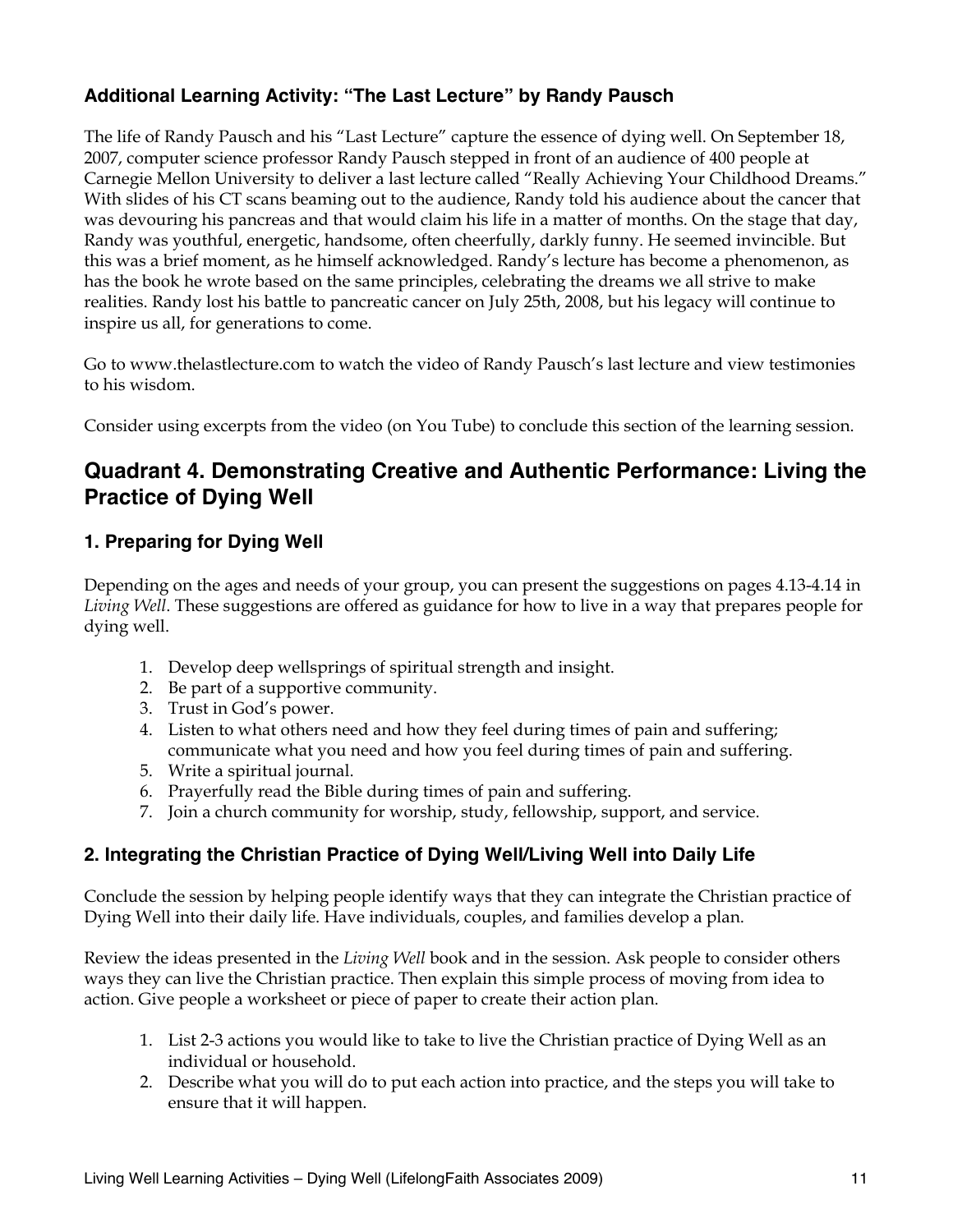Conclude by inviting people to share one action idea with their table group.

#### **3. Closing Prayer**

Use one or both of the prayers on page 4.16 in *Living Well* to close the session.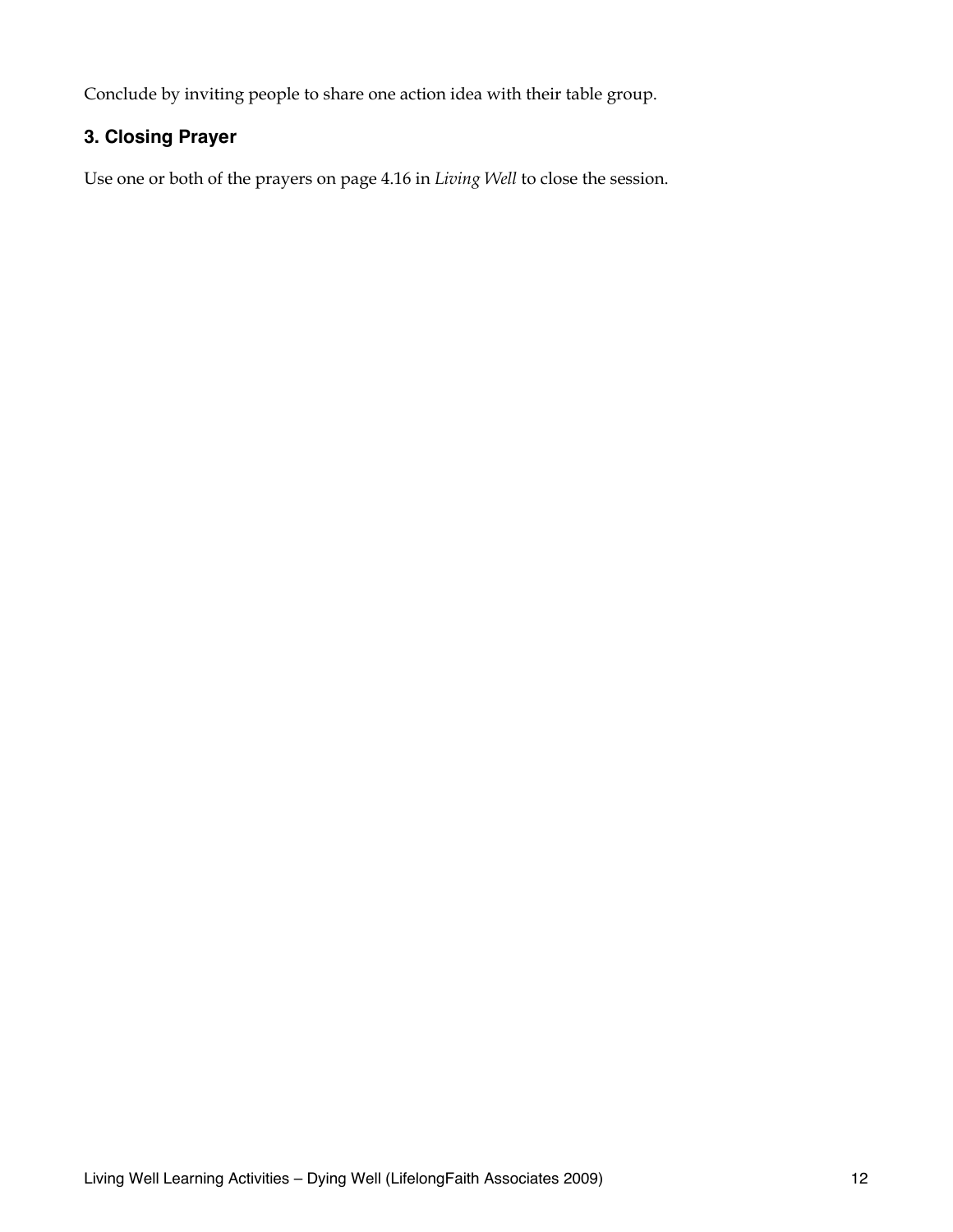# **Remembering**

**Remembering \_\_\_\_\_\_\_\_\_\_\_\_\_\_\_\_\_\_\_\_\_\_\_\_\_\_\_\_\_\_\_\_\_\_\_\_\_\_\_\_\_\_\_\_\_\_\_\_\_\_\_\_\_\_\_\_\_\_\_\_\_\_**

■ What were the qualities of this person's life that showed a life well-lived?

**In what ways do you remember this person's life and death?** 

(photo)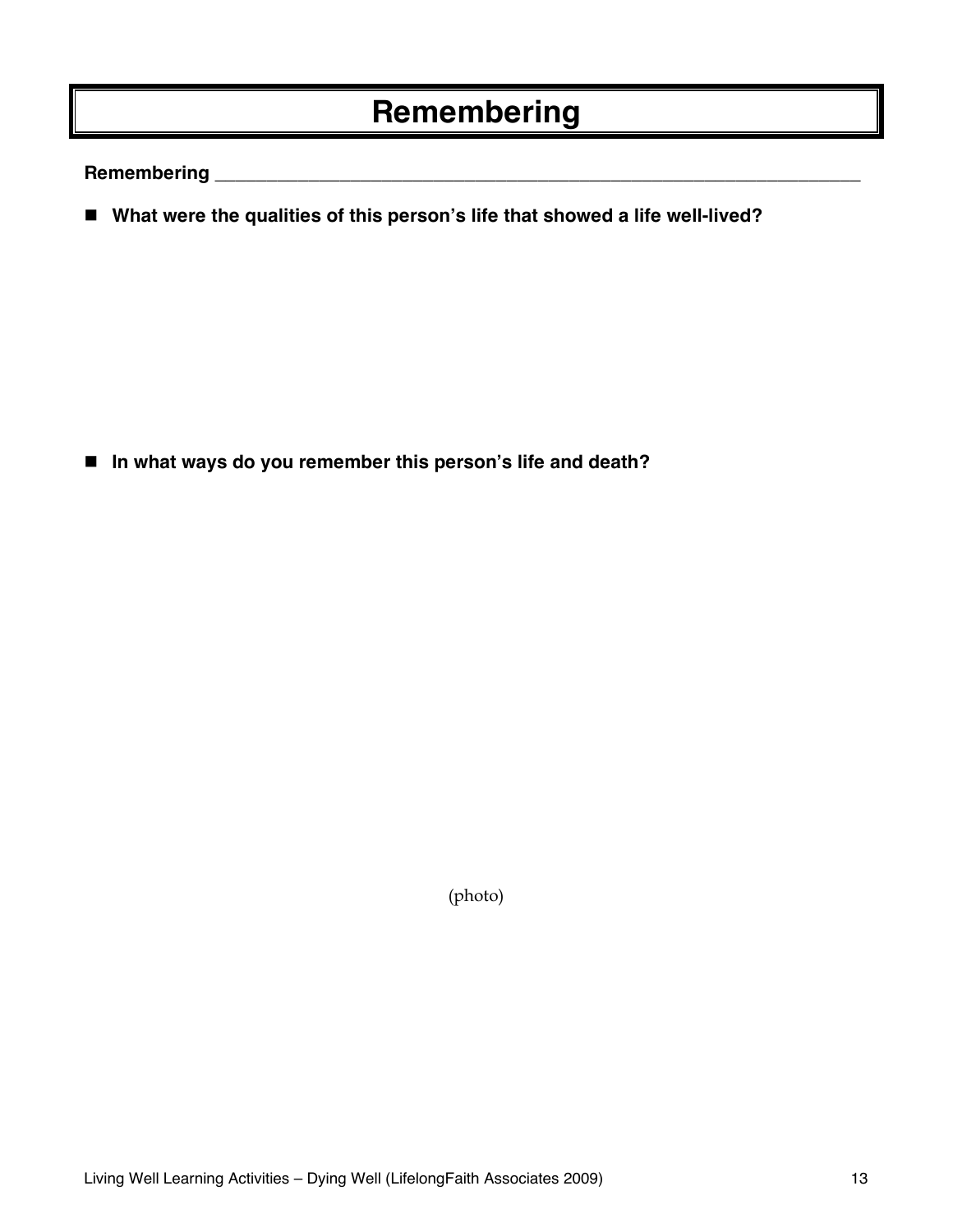# Your Bucket List: Developing a Life List

Making a "Life List" and making sure it stays current is a pretty good tool for keeping life and career on course. Create your "Life List," of the things you want to do and become while you are alive. Making a list for your career is also a good idea: What do you want to do and to become during your career? Once you have the list, build in a time to check in with yourself every 2-3 months: Does the list still make sense? What must be added? What has been accomplished? What will be your focus for the months ahead?

# Your Life List: Personal

# **Your Life List: Career**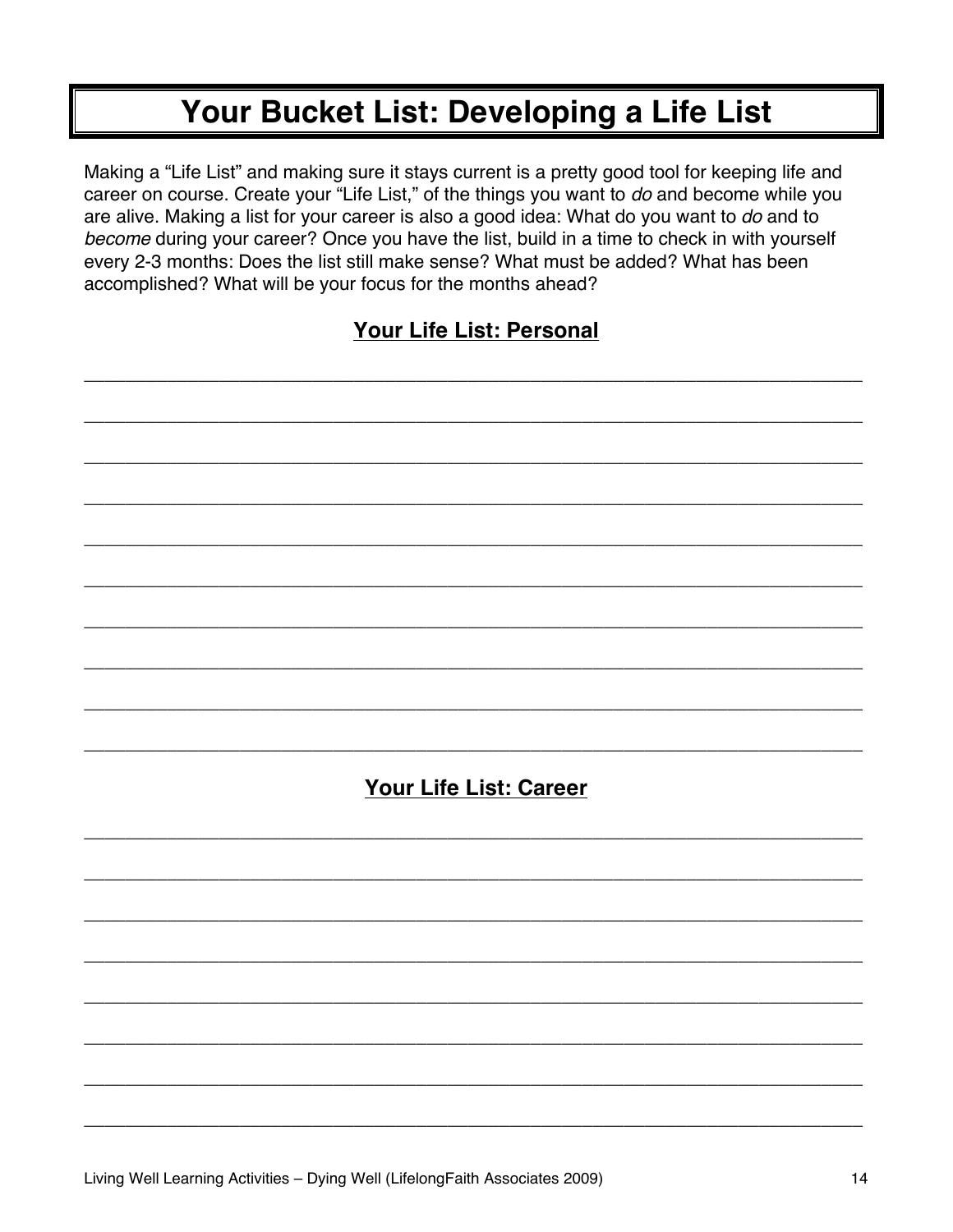# **The Raising of Lazarus**

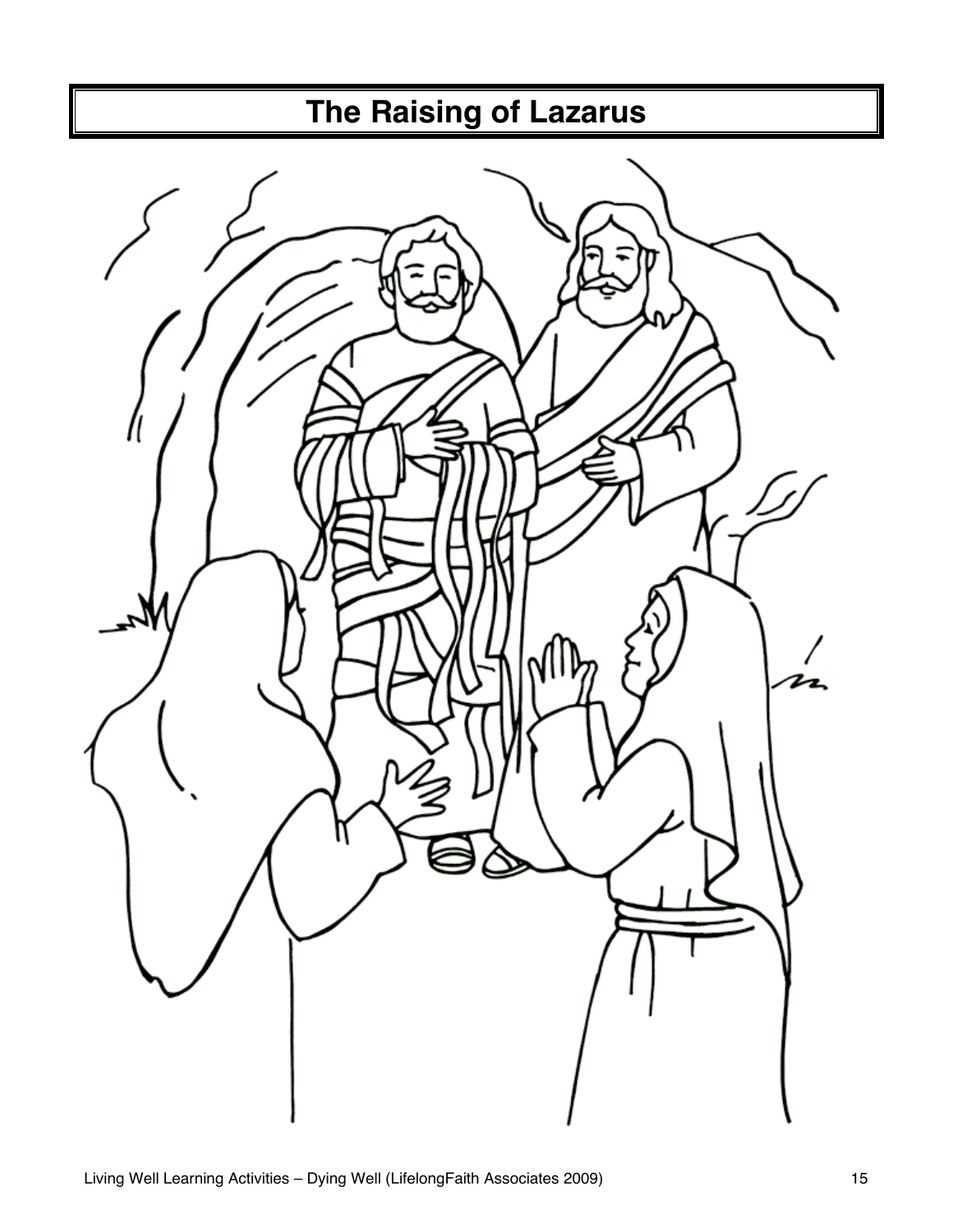# **The Five Secrets You Must Discover Before You Die**

# **The Five Secrets**

# **Living the Secrets**

#### **1. Be true to yourself and live with intention: Reflect More.**

- $\triangleleft$  Am I following my heart and being true to my self?
- $\checkmark$  is my life focused on the things that really matter to me?
- $\triangleleft$  Am I being the person I want to be in the world?

#### **2. Leave no regrets: Risk More.**

- ◆ Do I act on my convictions? How do I want to act on them more deeply?
- ◆ What step would I take in my life right now if I were acting with courage, not fear?
- $\blacktriangleright$  How am I responding to the setbacks in my life? Am I stepping forward or retreating?
- What might I do differently right now if I were living from the perspective of an old person on the porch looking back at my life?

#### **3. Become more: Love More.**

- ◆ Do I make room for friends, family, and relationships?
- $\triangleleft$  Am I kind and loving to the people closest to me? How can I more loving toward them?
- $\triangleleft$  Do I spread love and kindness in the world today? Am I making a difference in the world?

#### **4. Live in the moment: Enjoy More.**

- ◆ Do I fully enjoy whatever I am doing? Am I really "here" or just showing up?
- What I am grateful for each day? Do I wake up each day with thanks for another day?

#### **5. Give more than you take: Return More.**

- $\triangleleft$  Am I making the world a better place?
- Do I remind myself that I am making a difference even if I don't see it?
- $\triangleleft$  Am I kind, generous, and giving? How can I live more fully this way?